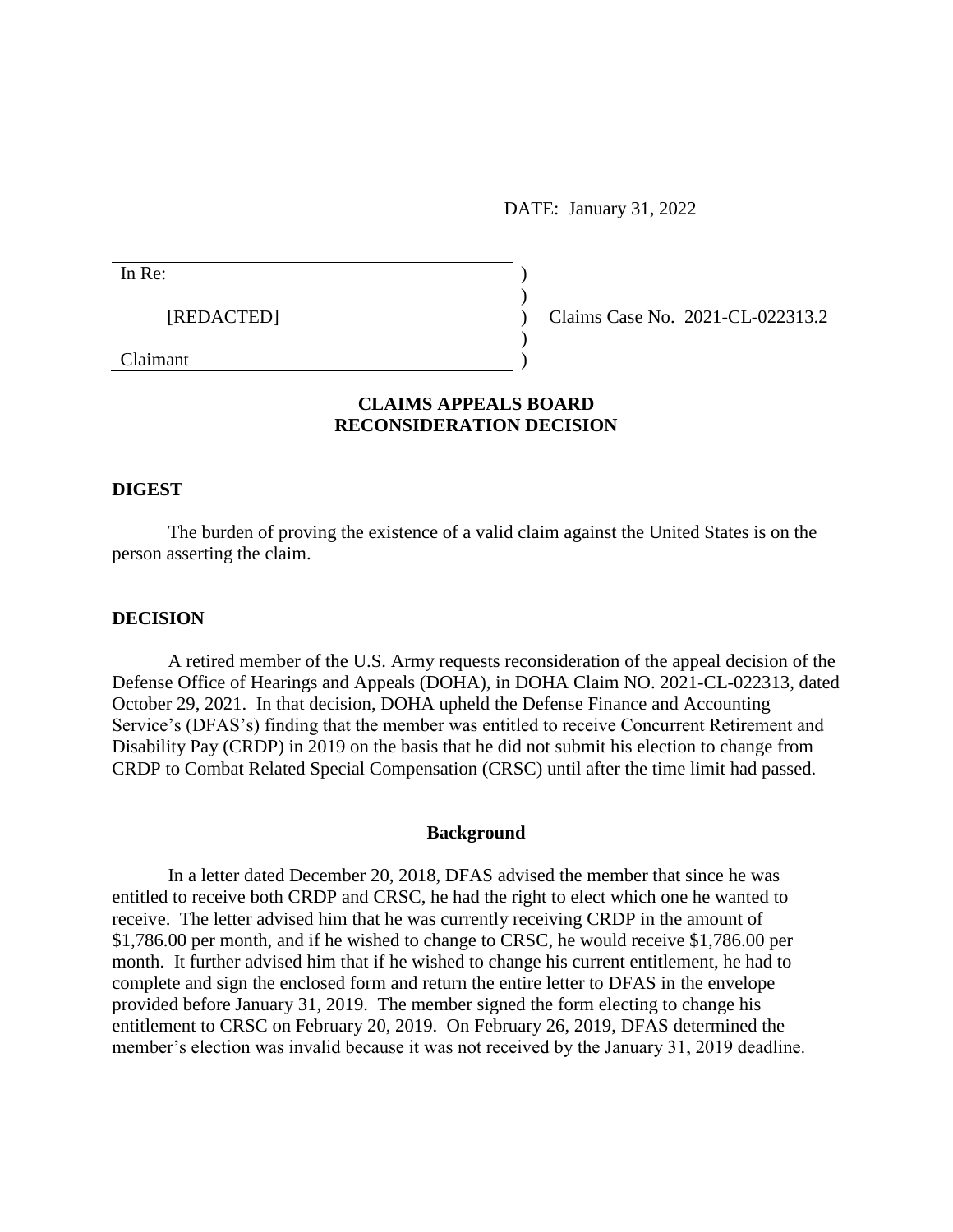The member submitted a letter appealing DFAS's determination regarding payment of CRDP for 2019, requesting payment from DFAS of CRSC for that year. He stated that he applied for CRSC in 2014, and believed his application was approved at that time. He stated that he has been receiving CRSC since then and does not understand when it got changed to CRDP.

In the appeal decision, the DOHA attorney examiner upheld DFAS's determination to award the member CRDP for 2019. In the member's reconsideration request, he states that he has always been paid CRSC, not CRDP. He never changed from CRSC to CRDP. He has asked that DFAS and DOHA look in his file and find proof he changed from CRSC to CRDP. He states that no form can be found because one does not exist. He states that this is no longer an administrative error, but fraud on the Department of Defense's part. He requests that he be awarded CRSC as he actually requested when he became eligible.

#### **Discussion**

Under DoD Instruction 1340.21 (May 12, 2004), the claimant must prove, by clear and convincing evidence on the written record, that the United States is liable to the claimant for the amount claimed. Federal agencies and officials must act within the authority granted to them by statute in issuing regulations. Thus, the liability of the United States is limited to that provided by law (including implementing regulations). The interpretation of a statutory provision and implementing regulation by an agency charged with their execution, and the implementation of them by means of a consistent administrative practice, is to be sustained unless shown to be arbitrary, capricious or contrary to law.

Under 10 U.S.C. § 1414(d)(1), a retired member entitled to CRDP who is also eligible for CRSC under 10 U.S.C. § 1413a as an eligible combat-related disabled retired member, may receive CRSC in accordance with section 1413a or retired pay in accordance with section 1414, but not both. Section 1414(d)(2) provides that the Secretary concerned shall provide an annual period (referred to as an "open season") during which a member entitled to both CRDP and CRSC shall be given the right to make an election to change from receipt of CRSC to CRDP, or the reverse, as the case may be. Any such election must be made under the regulations prescribed by the Secretary concerned. The regulations shall provide for the form and manner for making such an election and shall provide for the date as of when such an election shall become effective.

The implementing regulations for this statutory provision are found under Chapter 64, Volume 7B of the DoD Financial Management Regulation 7000.14-R (DoDFMR). Paragraph 640501 explains the relationship between CRDP and CRSC, especially reiterating that a member entitled to both may receive either one, but not both. In addition, all members entitled to both CRDP and CRSC will be provided an annual open season period during with the member may elect to change between the two programs. Eligible members will be notified of the opportunity to elect to change between CRDP and CRSC. This notification will specify the date that an election change will be effective. However, changes in the amount of a member's entitlement to either CRDP or CRSC, which occur after the close of an annual open season period, will not be the basis to alter a current election between CRDP and CRSC prior to the next annual open